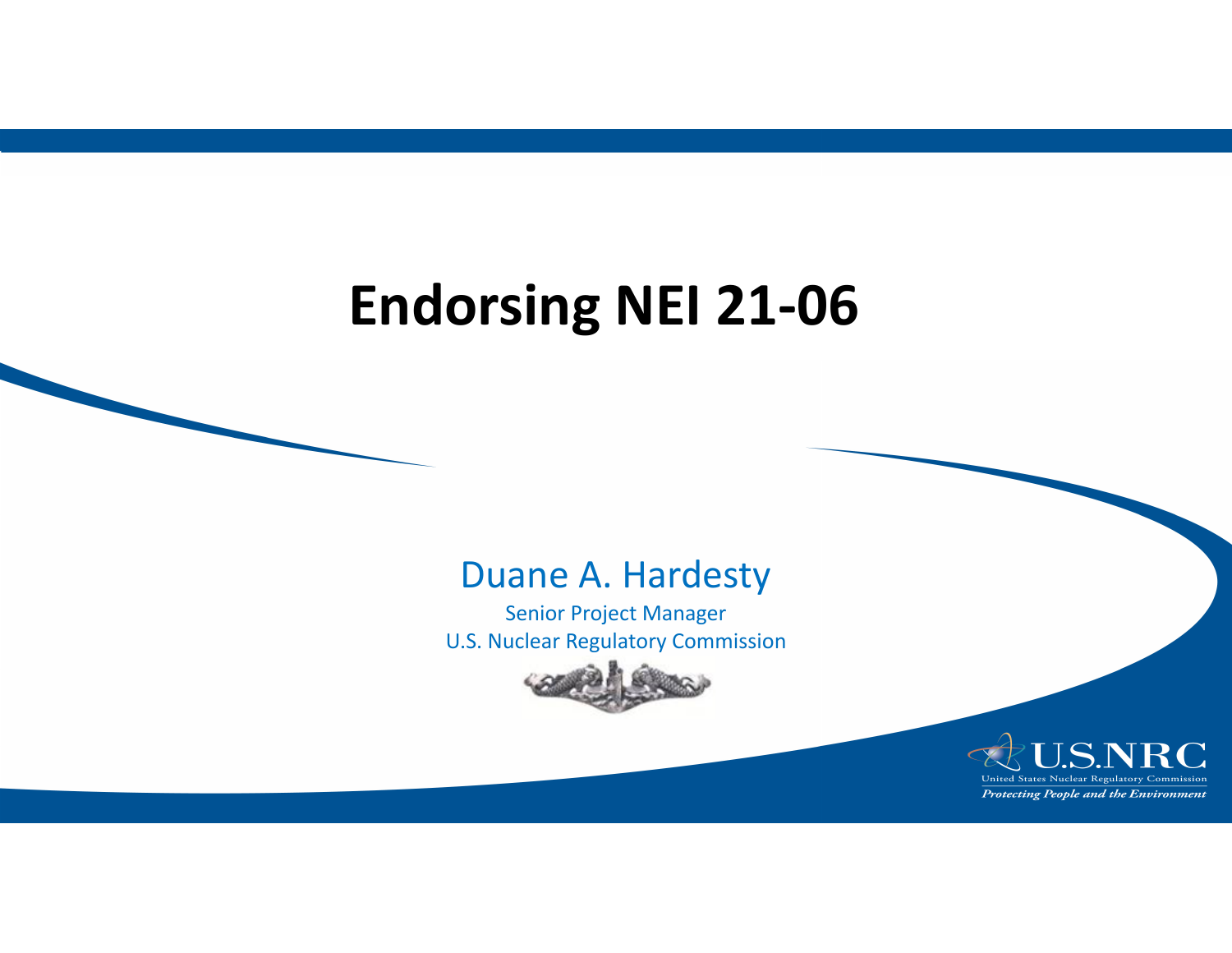#### What is it?

- NEI 21-06, "Guidelines for 10 CFR 50.59 Implementation at Non-powe Production and Utilization Facilities," issued August 2021.
- • Developed by members of the National Organization of Test, Research and Training Reactors task group.
- • Submitted for NRC endorsement as NPUF-specific guidance.

|        | NET TECHNICAL REPORT                                                                                                                                                             | <b>NEI 21-06 [Rev</b> |                                                                                                               |
|--------|----------------------------------------------------------------------------------------------------------------------------------------------------------------------------------|-----------------------|---------------------------------------------------------------------------------------------------------------|
| r<br>Ž | Guidelines For 10 CFR 50.59 Implementation At Non-<br>Power Production Or Utilization Facilities<br>Prepared by the Nuclear Energy Institute<br>@ NEI 2021. All rights reserved. |                       |                                                                                                               |
|        |                                                                                                                                                                                  | nei.org               |                                                                                                               |
|        |                                                                                                                                                                                  |                       | <b>U.S.NRC</b><br>United States Nuclear Regulatory Commission<br><b>Protecting People and the Environment</b> |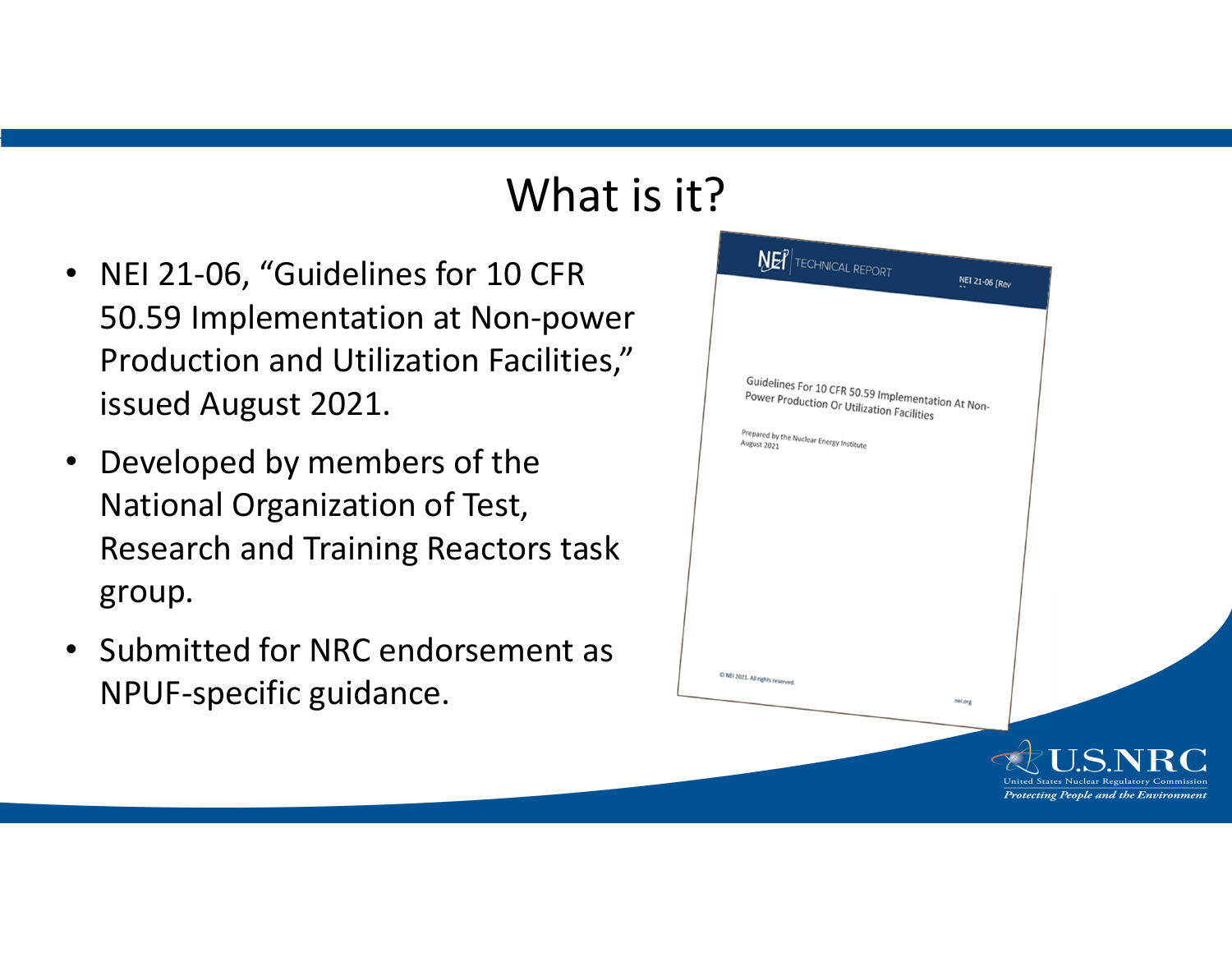### What is it?

- The guidance was developed by taking NEI 96-07 Rev. 1 (the current 50.59 guidance, which is written from an NPP point of view) and making it NPUF specific. That is, the following changes were made:
	- 1) Examples were changed from NPP centric to NPUF centric
	- 2) Guidance applicable to NPP-specific regulations (e.g., Appendix B to Part 50) was removed
	- 3) Clarifications from RG 1.187 (which conditionally endorses NEI 96-07) were incorporated
	- 4) Guidance for Human interface modifications was relaxed in a manner consistent with NEI 01-01 (which is endorsed by RIS 2002-22)

tecting People and the Environmer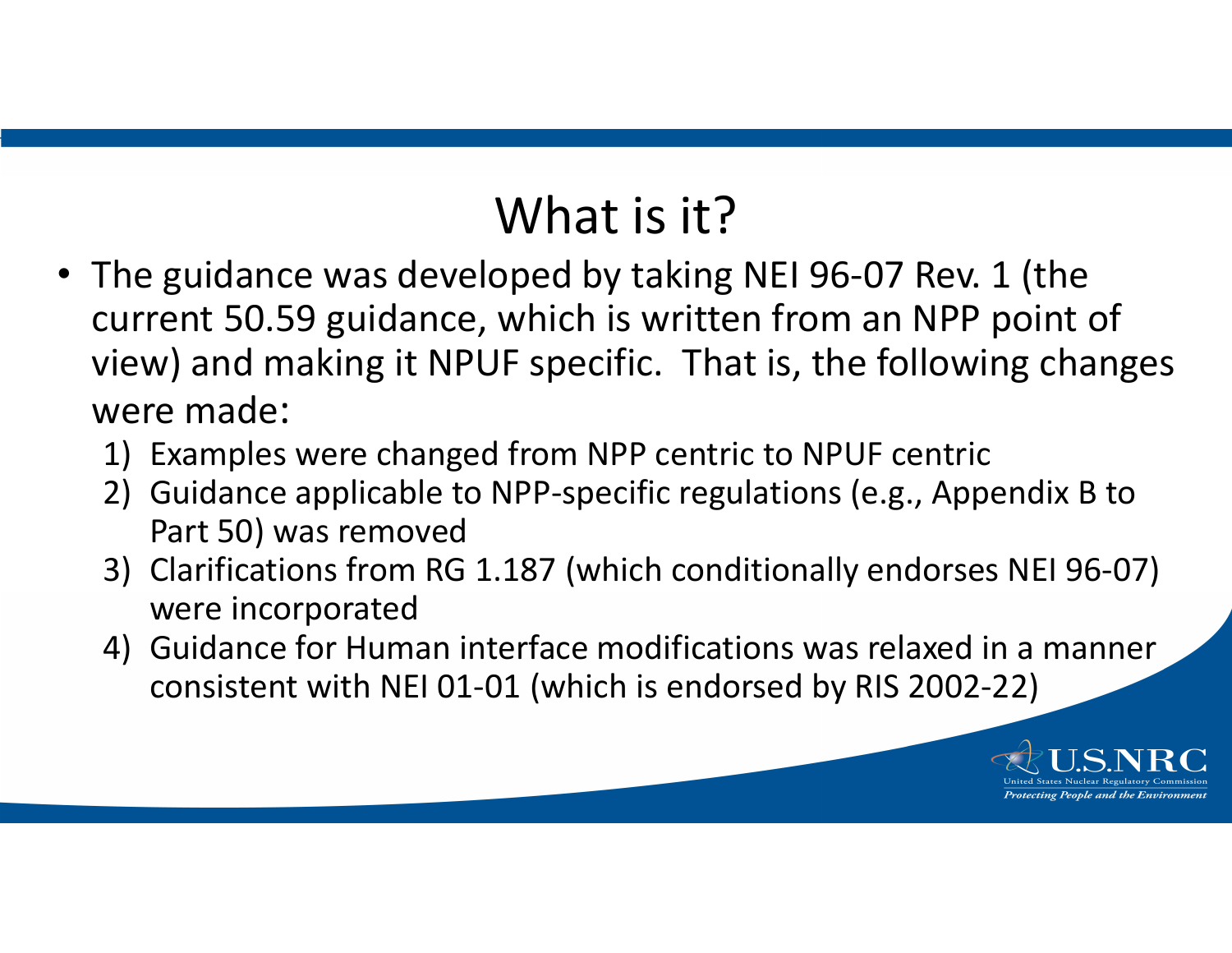#### Where is it?

- TRTR and NEI engaged for effective pre-submittal engagements with the NRC staff, which facilitated early resolution of issues and effective development of NEI 21-06
	- Several public meetings over 9 months to complete the 50.59 guidance.
	- The guidance does not yet address digital I&C explicitly, but that development effort is next for TRTR.
- $\bullet$  DG 2007 (which will become RG 2.8 Rev. 0), is proposed to endorse, without modification, NEI 21-06, "Guidelines for 10 CFR 50.59 Implementation at Non-power Production and Utilization Facilities," issued August 2021.
	- Federal Register Notice and Public comment period slated for end of October
	- Issuance of Regulatory Guide is anticipated for Spring 2022